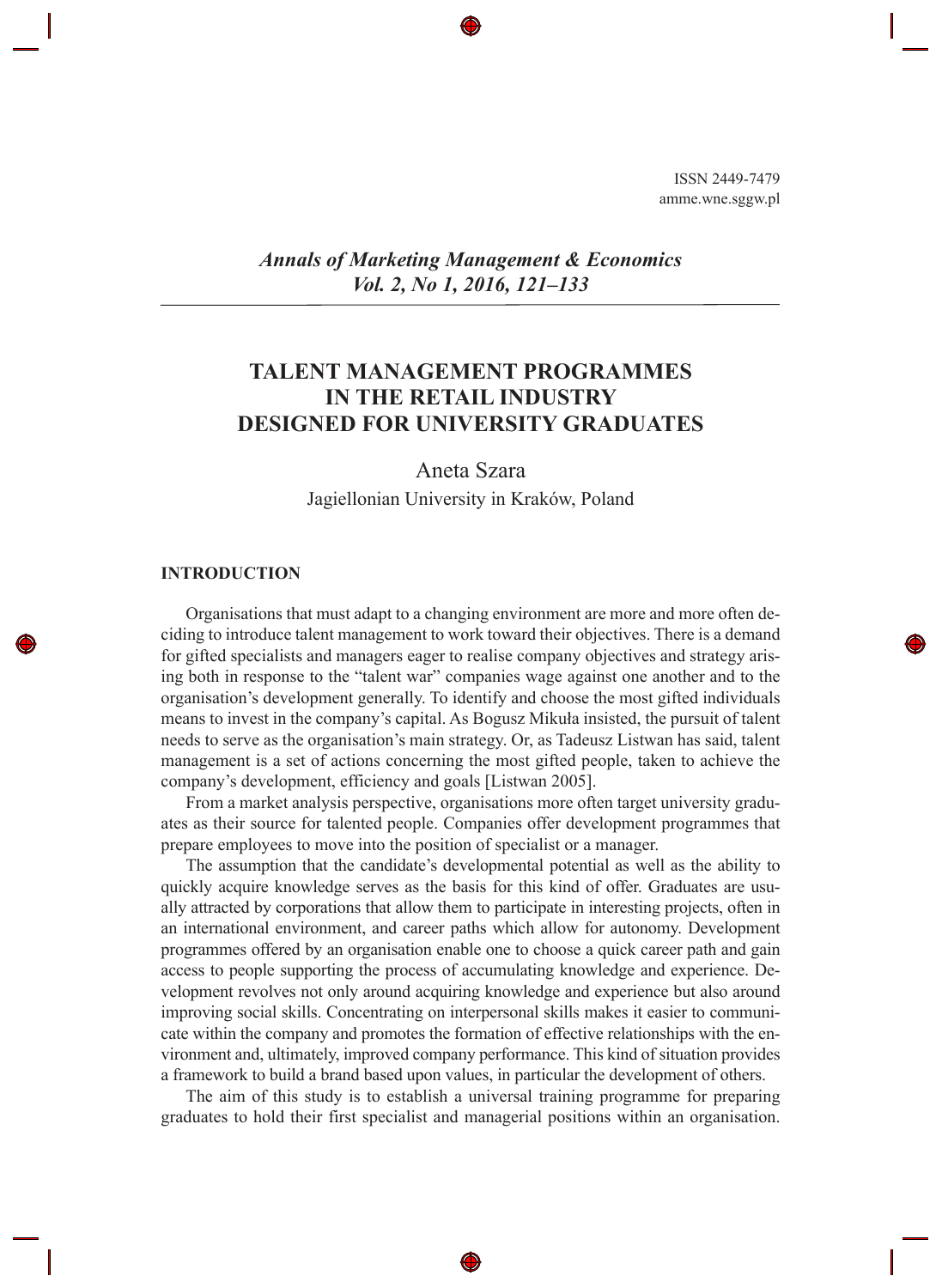*AMME*

This goal is realised through the analysis of a case study which looks at the key competencies required by an organisation. The paper also describes organisational factors and conditions which have an impact on the development of young people in the programme.

Based on data collected from in-depth interviews conducted among development programme participants, critical analysis has been provided. I achieve my goal in the paper thanks to a case study analysis of a corporation with a chain of stores across the country. The organisation employs a few thousand individuals in a variety of positions and locations. For the company to succeed and achieve its goals, employee succession has to be taken into account.

Insight gained from analysing the case study allows me to define key factors and tools essential to prepare graduates for new positions. The analysis follows the pattern elaborated by Agata Kaczmarska and Łukasz Sienkiewicz. The talent management programme is holistic and based on the correlation of many processes including planning, employing, selecting and keeping employees (together with motivational systems), potential development, results assessment and career planning [Kaczmarska, Sienkiewicz 2005]. As one personnel strategy states, it is important for organisations to employ proper people and to provide them conditions to develop in order to retain as many talented people as possible [Groysberg et al. 2008]. Furthermore, talent should be sought both within and outside the company. As Tadeusz Listwan (2005) proposes, talent management is "a collection of actions concerning talented people, taken in order to develop them and their abilities and to achieve the aims of the organisation". It can be divided into [Listwan 2005]:

- actions taken to come into the organisation (bringing talent into the organisation); –
- transitioning employees (through career management processes, improving employee qualifications, developing employee competencies); –
- quitting (talented people leaving the company as well as measures taken to retain them). –

However, the company's action should concern not only an external search for talented people. It should also have a plan of action for all employees and define the criteria to become one of the most talented. It is highly important to use employee competencies for the organisation's needs [Kacprzak et al. 2012]. The identification of such people within the organisation should be based on definitive criteria that all employees are aware of. Based on the case study, such assumptions can be seen as the correlation between potential assessment, understood as a prediction, of how an employee will work out if he or she is moved into a more developed position, and the results he or she would achieve in the process of accomplishing the tasks and needs of the given position. Thus it is necessary to think of the factors and conditions which influence the competencies development in conjunction with defining the skills required by the organisation and preparation of a congeneric development plan.

## **DEVELOPMENT PROGRAMMES ADDRESSED TO UNIVERSITY GRADUATES**

The process of employing talented candidates among graduates starts a long time before the recruitment process. There is a good deal of co-organising and co-financing of conferences and seminars as well as funding of scholarships for the best students. Further, many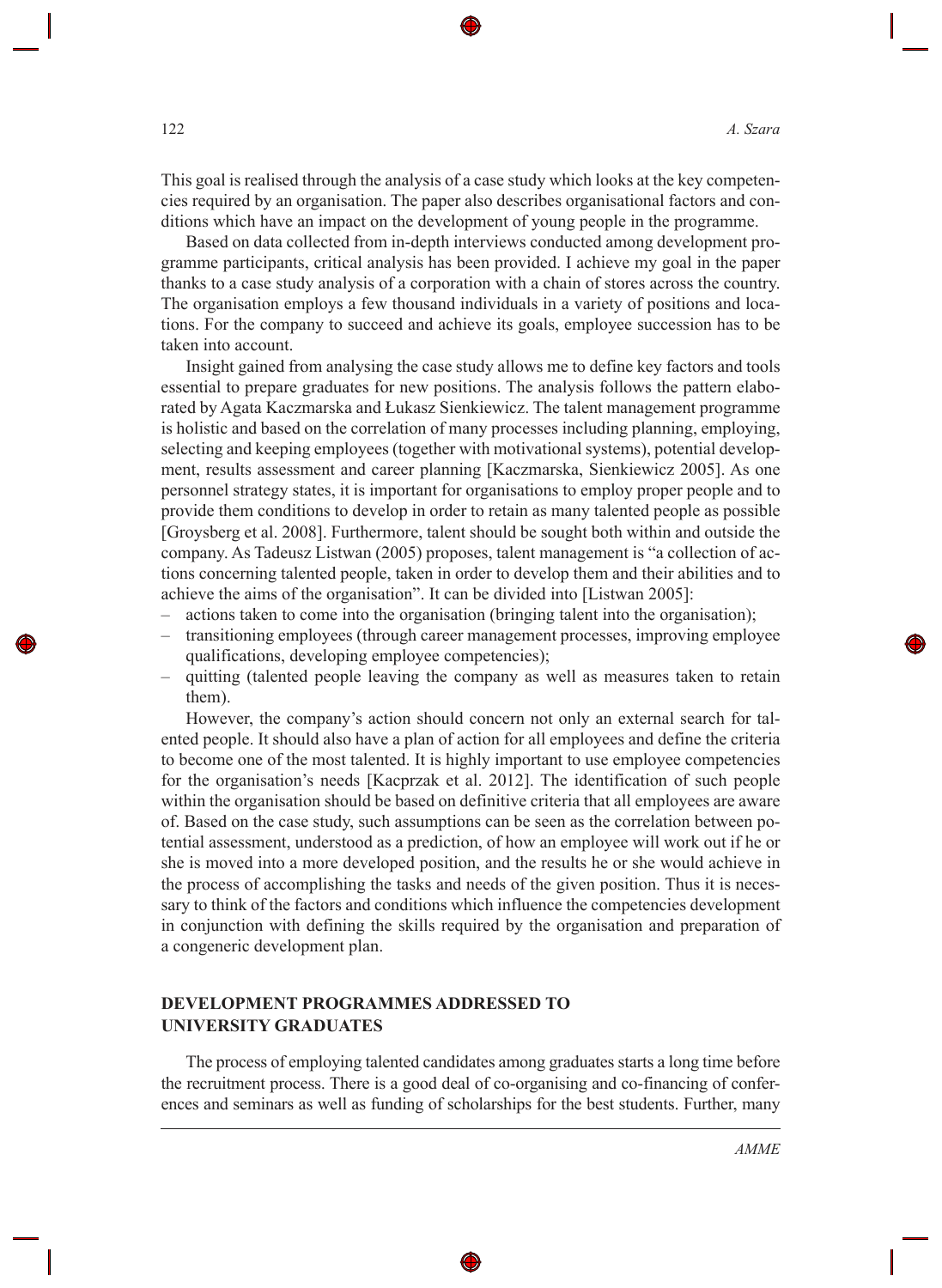measures are taken to improve a good employer's image through contacts and meetings with employees of job market institutions, government and non-governmental administration, media, and influential individuals from the business and non-business world. Companies invite students for meetings to visit and explore the organisation and observe technological processes with the use of modern equipment and software [Mikuła, Morawski 2008]. Internet communication through interactive company portals with fora to ask specialists about uncertain issues is important to the young generation. Another option is to create a website for organising competitions, exchanging ideas, and chatting with members of management [Morawski, Mikuła 2009]. This paper's case study analysis indicates that a successful step is to maintain permanent contact with universities and student scientific associations. The process is realised via lectures, meetings with potentially talented people and participation in job fairs where company representatives present their development programmes. A set of free training sessions where students can improve their social competences is one example of an innovative initiative. The programme is used in Poland and is often combined with academic curricula. There is also a number of examples of development programmes for graduates on the market. Some exemplary cases are presented in Table 1.

To identify the most talented candidates is to invest in the company's human capital. For employers that bear the costs of starting up, recruiting for and implementing development programmes, it is essential to find and choose the most talented people. Market analysis shows that organisations decide to conduct a multiphase recruitment process in

| Name of company                                                                      | Description of the development programme                                                                                                                                                                                                                                                                                                                                                                                                                                                              |  |  |  |  |
|--------------------------------------------------------------------------------------|-------------------------------------------------------------------------------------------------------------------------------------------------------------------------------------------------------------------------------------------------------------------------------------------------------------------------------------------------------------------------------------------------------------------------------------------------------------------------------------------------------|--|--|--|--|
| Auchan                                                                               | Development Programmes prepare individuals to hold a position in management                                                                                                                                                                                                                                                                                                                                                                                                                           |  |  |  |  |
| Jeronimo Martins                                                                     | Management Trainee programme is arranged for MA graduates and last year students.<br>It prepares individuals to move into responsible positions in the Jeronimo Martins group<br>in the near future                                                                                                                                                                                                                                                                                                   |  |  |  |  |
| Leroy Merlin                                                                         | Kuźnia Talentów (Smithy of Talents) is an intensive development programme dedicated<br>to university graduates interested in trade. They have an opportunity to develop in the<br>company in specialist and manager positions, both in stores and the head office                                                                                                                                                                                                                                     |  |  |  |  |
| Lidl sp. $z$ 0.0                                                                     | There are dual studies offered within a programme dubbed "We believe in young pe-<br>ople". A participant studies at one of two German universities and after preparation<br>holds the position of Regional Trade Manager<br>International Management Development Programme prepares individuals to take posi-<br>tions in management<br>Lidl Brand Factory searches for talented young people and employs them in the head<br>office to create new brands and introduce them on the European markets |  |  |  |  |
| PKN Orlen S.A.                                                                       | The Young Talents programme finds and trains talented individuals to become em-<br>ployees. There is also the Akademia Biznesu PKN (PKN Business Academy), "a mini-<br>-MBA", the graduates of which are offered individual development plans                                                                                                                                                                                                                                                         |  |  |  |  |
| Tesco Poland<br>sp. z o.o.                                                           | Program Menadżerski Ekstraklasa (Top League manager programme) prepares indivi-<br>duals to hold the position of manager                                                                                                                                                                                                                                                                                                                                                                              |  |  |  |  |
| Source: the author, based on promotional materials published in companies' websites. |                                                                                                                                                                                                                                                                                                                                                                                                                                                                                                       |  |  |  |  |

TABLE 1. Development programmes for university graduates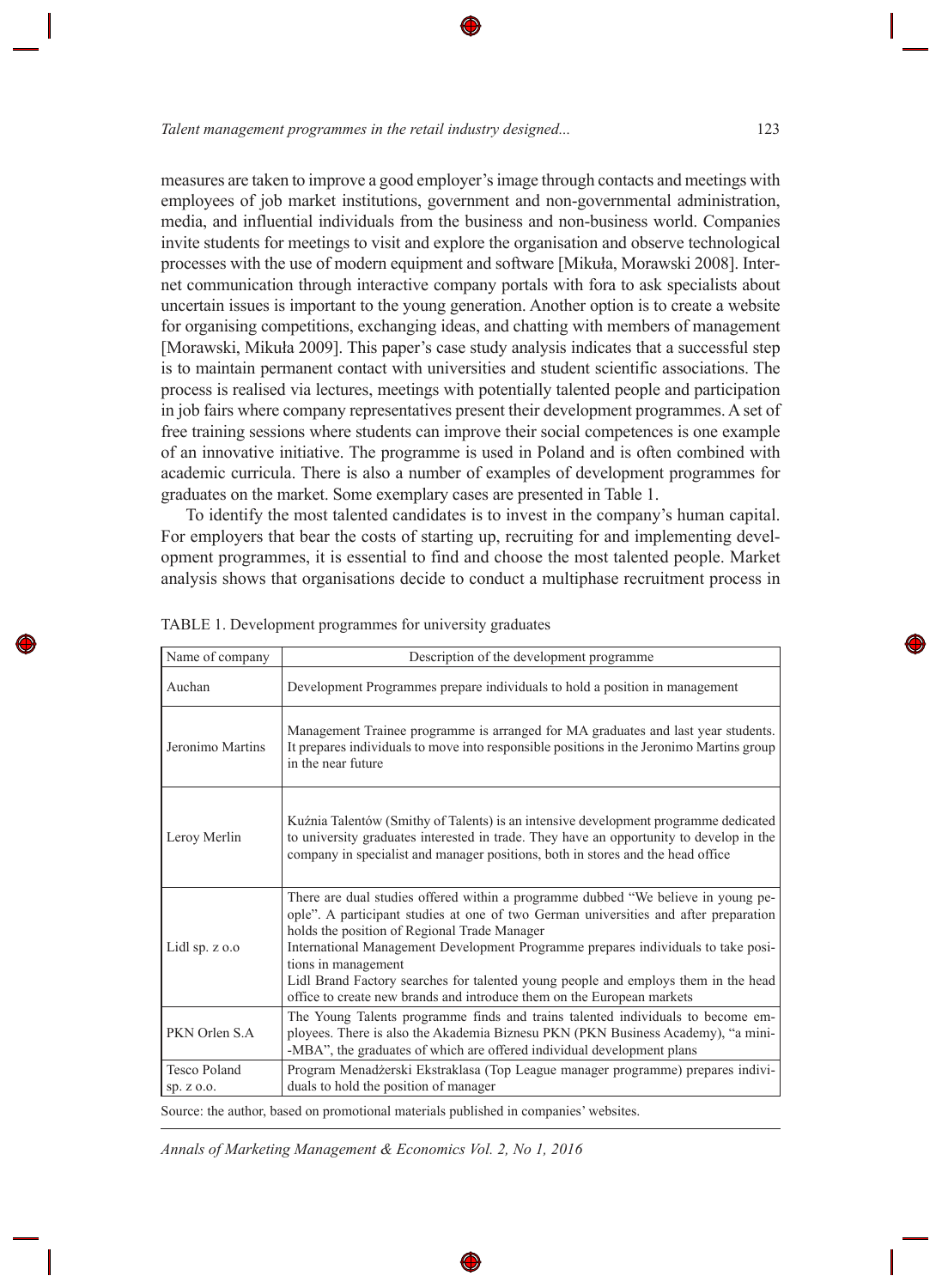order to minimise the risk of miscalculation. Identifying the best candidates is closely correlated with defining what talent means for the organisation. Talented individuals can be defined as those with a remarkable potential and a high level of required competences [Listwan 2005] but also "creative and enterprising employees with high development potential who will serve to lift the company's value" [Borkowska 2005]. After defining the appropriate model, it is advisable to think of the competencies needed to achieve this pattern and what can be done to implement the model.

#### **KEY MANAGER COMPETENCIES**

The attempt to describe the key manager competencies leads to many various decisions and possible ways of placing them in a hierarchy. Because it is difficult to improve all competencies, every company should identify the key ones for the organisation's performance according to the managers' orientation [Kacprzak, Król 2014]. Analysis of the market shows the consistency of defining interpersonal skills required by the organisation and the people investigated in the recruitment process within a given business. However, "the occurrence of a variety of management positions and people being managed causes difficulties in describing them in a universal way, and all attempts to normalise are considered illegitimate" [Kacprzak, Król 2014]. The organisation I studied for this paper concentrates on the ability to cooperate, understood as working with people in order to realise business goals effectively.

The awareness of a common goal can appear in various areas: in the organisation as a whole, in a team, or even a single conversation. Behaviours observed in collaboration revolve around employees sharing ideas and knowledge as well as giving feedback constructively. Understanding the other person's perspective and recognising his/her emotions are the key elements. Active listening allows one to work efficiently. The needs can be described in many contexts: from the point of view of employees, clients and local societies. The ability to see the needs of other people within the team leads to effective reactions. Understanding the needs of "clients" gives one the ability to offer them exactly what they want and in the way they expect it.

Another element is understanding the environment in which the organisation fulfils its business goals; that is, understanding the needs of local societies the company functions in. It can be said that empathy is the key to realise what matters both inside and outside the organisation. It provides perspective on what is important for others at the moment. A company also requires an employee's proactive attitude to be built on proper reactions to everyday challenges. Such activities can be also understood broadly, as flexibility in thinking, openness to change and efficient decision-making.

Other behaviours that should be highlighted include the ability to determine proper priorities, acting according to them and being goal-oriented, and being engaged and enthusiastic. Innovation understood as the ability to observe the environment in order to find inspiration to change and improve is a major factor for an organisation's activity. It is the capacity to not only follow market changes and see opportunities to develop business, initiate innovations and improvements but also to create an environment that approves ideas and new solutions. A precious competence is to balance all areas of life – to take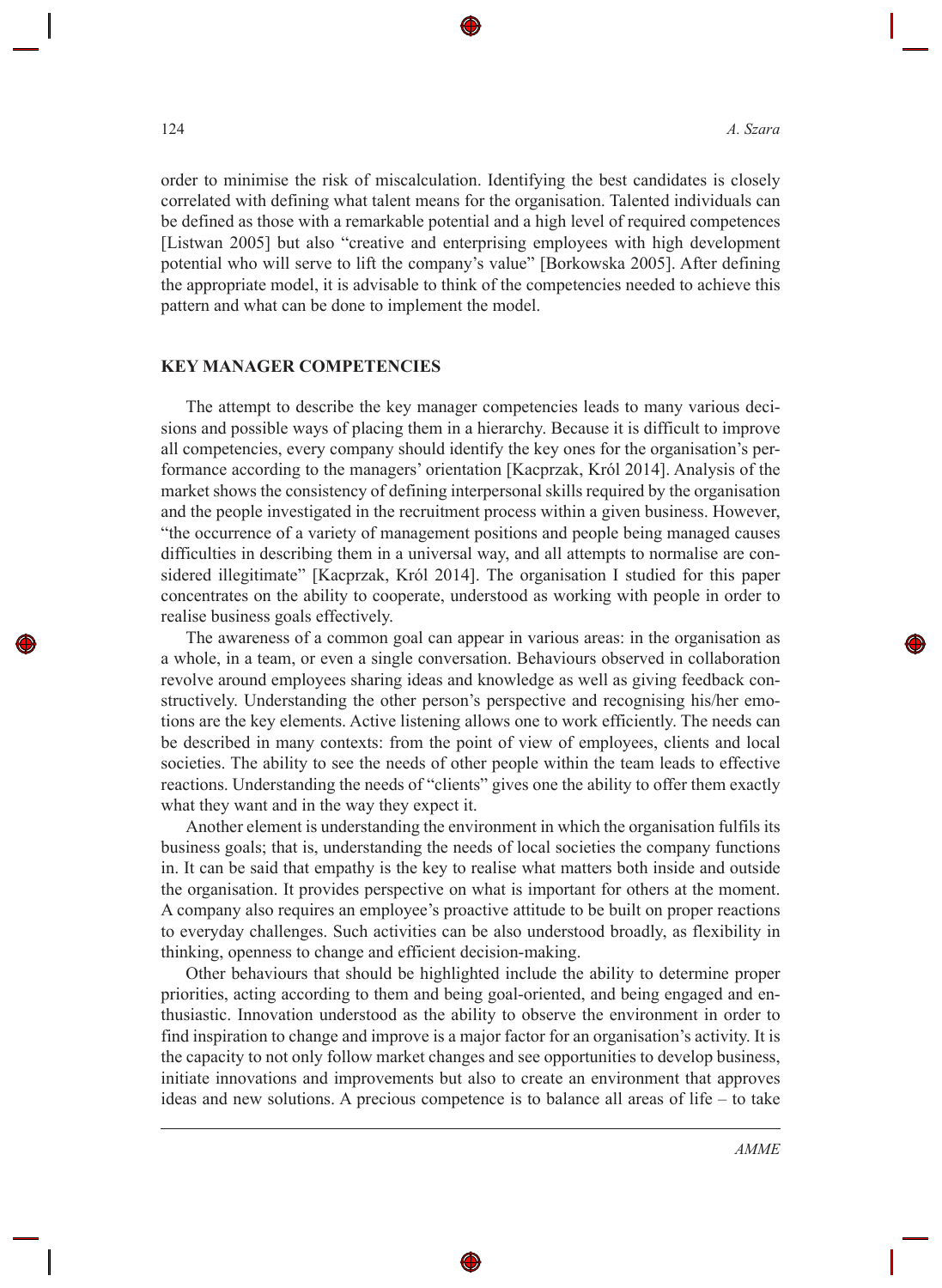care of yourself, be in good shape and, thanks to this, achieve better results. Taking all of these competences into account, the factors that create an innovation-friendly environment are cooperation, empathy and proactive actions undertaken with a sense of harmony between all areas of life.

## **THE PROCESS OF RECRUITING CANDIDATES AND ASSESSING THEIR POTENTIAL**

The recruitment process in the organisation analysed here begins from the preliminary selection of applications. Here the candidates' foreign language ability, experience gained during internships or trips abroad and education are all verified. Candidates that qualify for the next step are invited to take part in competency tests. Finally, an assessment centre is organised. It is a popular and effective way of conducting evaluations. To underline the multidimensionality of the process, it can be stated that "a group of participants that takes part in various exercises is observed by a team of trained people who assess every participant, taking some previously established behaviours connected with the position into consideration. Next, using the collected data, the decisions are made" [Ballantyne, Povah 2000].

Every candidate undergoes an evaluation process conducted by a team of assessors observing particular behaviours. The assessors should hold different positions within the company. In many cases, external judges are included in the process. The key is to find a proper number of both practical exercises from among the many selection techniques that will simulate future work and tests to verify the candidates' ability to analyse data and do inductive reasoning. Such a set makes it possible to assess the candidate's potential on the basis of the observed behaviour. The assessment centre serves as the place competency levels can be diagnosed, especially social ones. Other tasks show the candidates' individual traits. Thus, the assessment centre resembles the future workplace. Tasks performed under the process of evaluation should reflect the real ones that could be encountered at work.

## **REALISATION OF DEVELOPMENT PROGRAMMES IN THE ORGANISATION**

In the organisation that have been considered, which has a chain of stores in Poland and other European countries, there is a long tradition of development programmes for university graduates. The possibility of exchanging experience and the wide scope of operations based on the multiple roles and positions available function as a training programme. When the selection stage ends, it is important to create good conditions for employee development. That is possible thanks to the company's congeneric training programme with the appropriate structure of improvement activities. A development programme can be understood in general as a training plan with appropriate timing. It covers all planned activities, such as trainings, workshops, meetings and the gaining of experience while working, with the support of people responsible for the employee's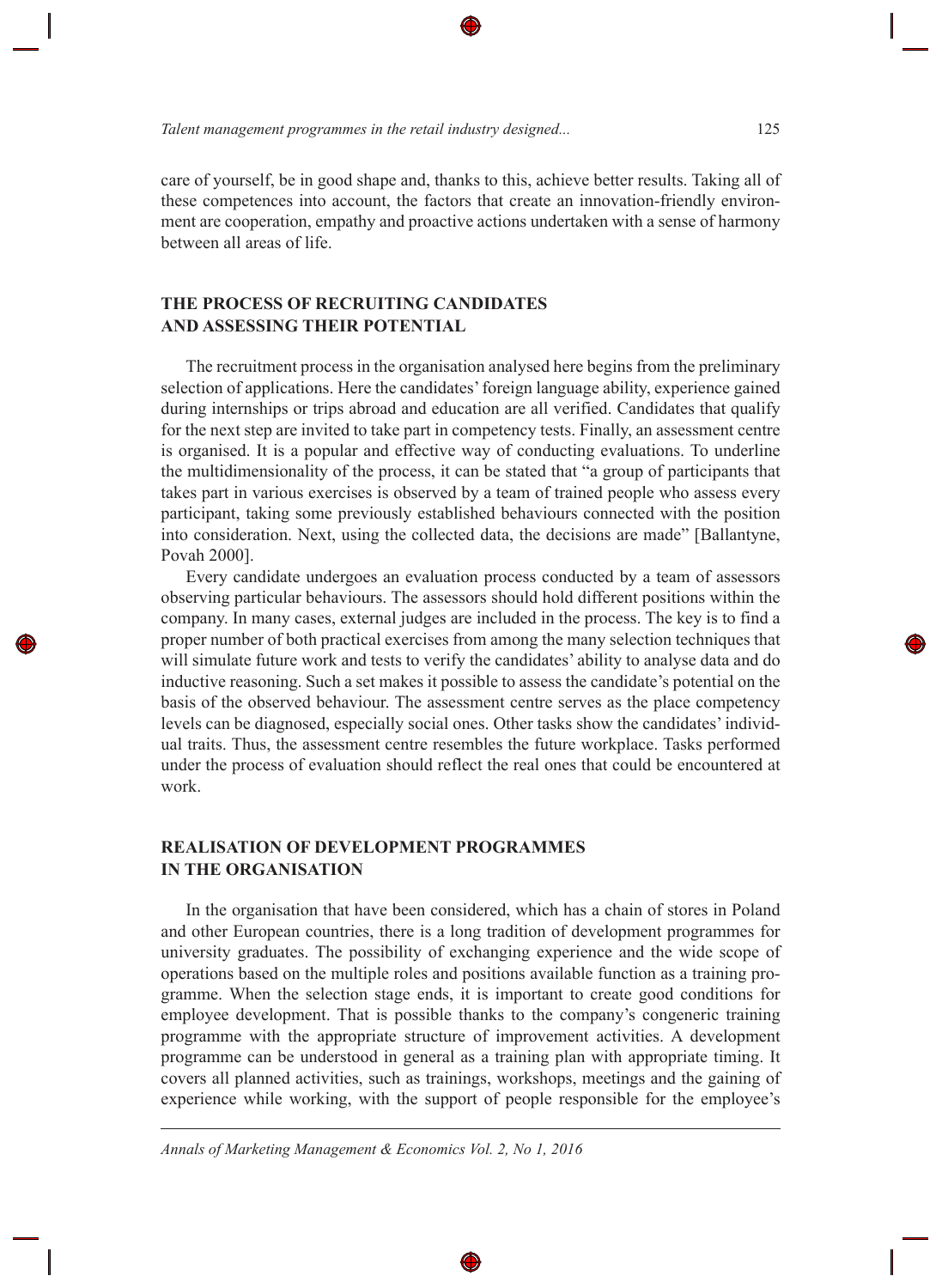126 *A. Szara*

development. The goal of the programme is to prepare the participant to hold the position of specialist or manager. It is realised according to a set schedule adjusted to the needs and abilities of the attendant. It is crucial to find a balance between gaining specialised knowledge concerning a given position, leadership skills and experience during the work itself. Moving forward, the specific amount of time to be spent on particular activities must be determined. The organisation uses the 70-20-10 chart (Fig.). According to this model, only 10% of one's time is devoted to formal learning (in workshops and trainings) while 20% is spent in meetings with people supporting the development. They give feedback and create their own solutions. The most important part of the approach is the process of gaining experience through work. It takes up 70% of the trainee's time and is dedicated to implementing the knowledge gained in trainings, workshops and meetings.



FIG. The learning model 70-20-10

Source: the author, based on international trade company internal materials.

Officially, the company's development programme can be divided into several successive phases that ought to be realised within 12 months. The phases that can be distinguished are:

- analysis of training needs; –
- preparation of a development plan; –
- implementation of the development plan; –
- finalisation of the programme. –

To match the programme with the candidate's needs, it is essential to introduce the analysis of training needs based on improving strengths and developing areas which minimise the competence gap. On this basis, the development plan is created. It includes tasks to be realised and supported through assessment meetings. It is highly important to systematically validate the given areas and ultimately to confirm the readiness for a new position. A regular and well-planned participation in assessment meetings provides full

*AMME*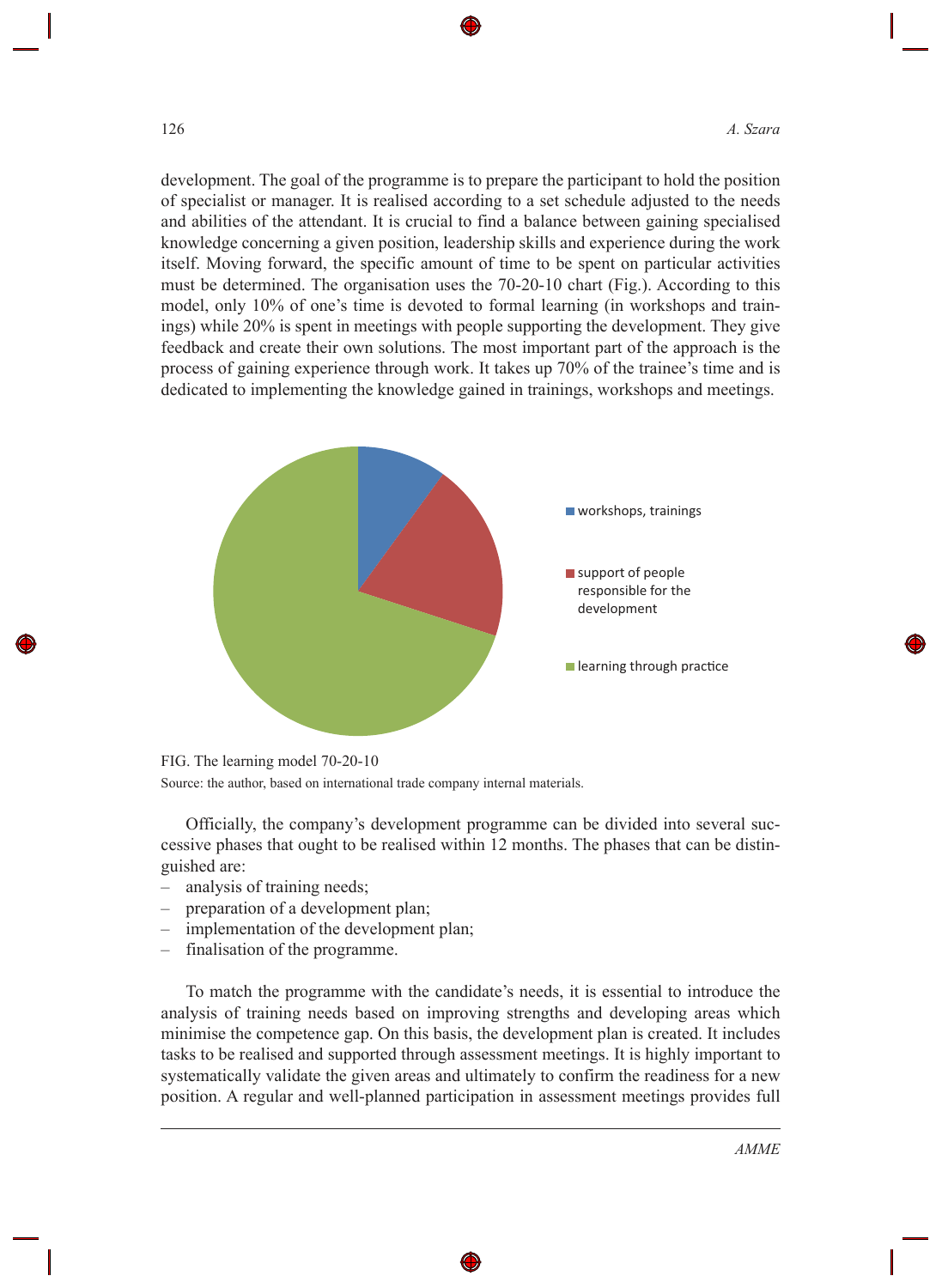insight into the participant's progress and helps to set goals and tasks for the following weeks. The assessment meetings, which consist of feedback sessions, enable reflection on what has been done properly and which areas require improvement. According to the company's activity analysis, it can be assumed that the most important parts of the meetings include the discussion of:

- completed tasks; –
- areas of success; –
- areas to be improved; –
- tasks and next steps to be realised. –

During the meetings, the manager assesses the candidate's readiness to hold a new role by verifying the knowledge and estimating his/her abilities to fulfil a given goal. The full feedback should serve to develop and improve results. An established training plan includes regular meetings and individual conversations on identifying development needs and specific activities to stimulate development. According to Baron and Amstrong [2008], "people departments introduce new policies and practices but there are line managers who are responsible for the implementation". The effectiveness of development programmes requires "monitoring if the general policy and particular solutions concerning HRD are in line with operational requirements and active support in training participants, especially in the area of implementing and applying acquired abilities" [Matthew et al. 2008]. The programme includes holding many positions one after another, complemented by training, meetings, academy (which is a combination of conferences and workshops) and unassisted projects.

During the programme's progressive stages, the graduates gain not only knowledge and experience but also business awareness. An essential point of the programme is the participation in training sessions that improve both specialist and leadership skills. The training sessions are intended to provide knowledge and experience and also to learn proper behaviours required of a given position. It is crucial that after the training an employee should improve his/her competences and use the acquired knowledge and abilities in practice. During meetings with managers, areas of business are presented and projects are described. This provides the opportunity to think about the training and the results it will have on the company's functioning as well as about the growth in business awareness. Training makes it possible to see the organisation in a broader context, without restricting individuals to one perspective only.

In order to improve trainees' abilities, the Academy is organised. A set of training sessions, workshops and presentations, the Academy allows for a lively exchange of attitudes that arise in particular situations as well as ways of approaching everyday task realisation. Crucially, after the event, the participant should better understand his/her role and find a way to implement it in work. Apart from presentations and discussions broadening the participant's perspective, understanding the nature of particular positions is essential. Gaining that knowledge is made possible thanks to internships that can be done in other areas of business within the organisation. Exchanges allow one to experience particular tasks and the role other employees play.

One of the best ways to develop one's abilities and independence in action is to complete an unassisted project. In order to improve the form of development programmes, feedback from participants is necessary as well. It can be collected via survey research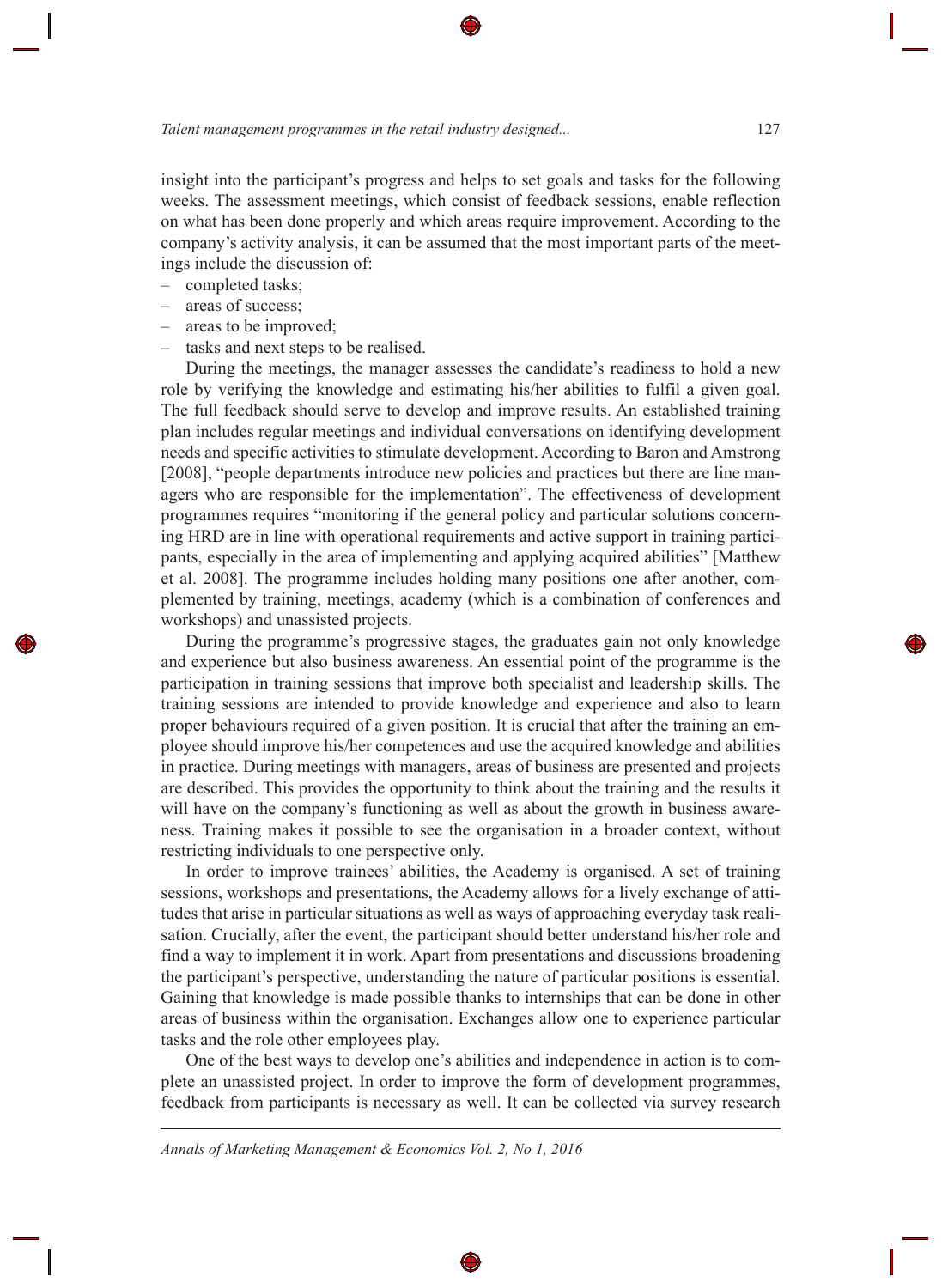or discussion meetings with participants organised as focus group interviews at the end of the programme. During such meetings the host asks questions to several guests at the same time concerning a given topic. Participants have a chance to share their remarks and exchange views that can be further implemented in the company. At the end of the programme, the participant ought to be ready to hold a new manager position through specialised validation and experience. If a graduate completes the programme with positive results, he/she is ready to hold the position of unaided specialist or manager.

It is advisable for an organisation to follow the idea of strategic talent development described by W.J. Rothwell and H.C. Kazanas as a process of changing organisations, external partners, internal groups and employees through both planned and unplanned learning. This process enabless participants to gain the competences essential to help the company gain and maintain its competitive advantage [Rothwell, Kazanas 2003]. Rothwell and Kazanas talk about the process of learning, which can be planned or unplanned. Spontaneous learning is combined with the transfer of knowledge between groups while trying to solve the company's problems together or managing strategic projects. The most important aspect of successful development programmes is proper organisational culture, in which every group of people has a determined role, based on the notion that people are the most important factor and their attitude toward changes is the ultimate criterion for success [Tabor 2008]. It is essential to create assumptions and monitor them in order to prepare proper feedback for the participants, and at the same time to guarantee the success of money spent.

## **THE ROLE OF COMPANY-ORIENTED PEOPLE SUPPORTING THE PARTICIPANTS OF DEVELOPMENT PROGRAMMES ADDRESSED TO UNIVERSITY GRADUATES**

In the process of educating young people to become experts, the education itself is of course essential, but so too is support from experienced employees. The process requires the roles of people supporting the development to be described and the role of motivation to be appreciated. According to the case study, we can establish the role of the tutor, the mentor, the coordinator and the participant. The tutor is a line manager that leads the process. "The manager improves people. It depends on how he or she deals with them whether it will be easier or harder for people to develop" [Drucker 2004]. The line manager establishes detailed training goals and sometimes helps participants to avoid the competence gap. He/she coordinates the work and training and shares his or her knowledge and experience on a given position. This individual also conducts meetings during which the assessment of participants takes place. Broadening perspectives cannot be underestimated. Mentoring sessions allow the manager to search for models and address and adjust the employee's way of thinking.

The role of mentor is often offered to a high level manager. During meetings, the trainee gains advice concerning current actions, basic knowledge about the organisation and roles to follow. An individual from the personnel department supports the process by monitoring the course of actions, informing the trainee of the rungs of the programme and the proceedings and supports both the trainee and the tutor. This individual is also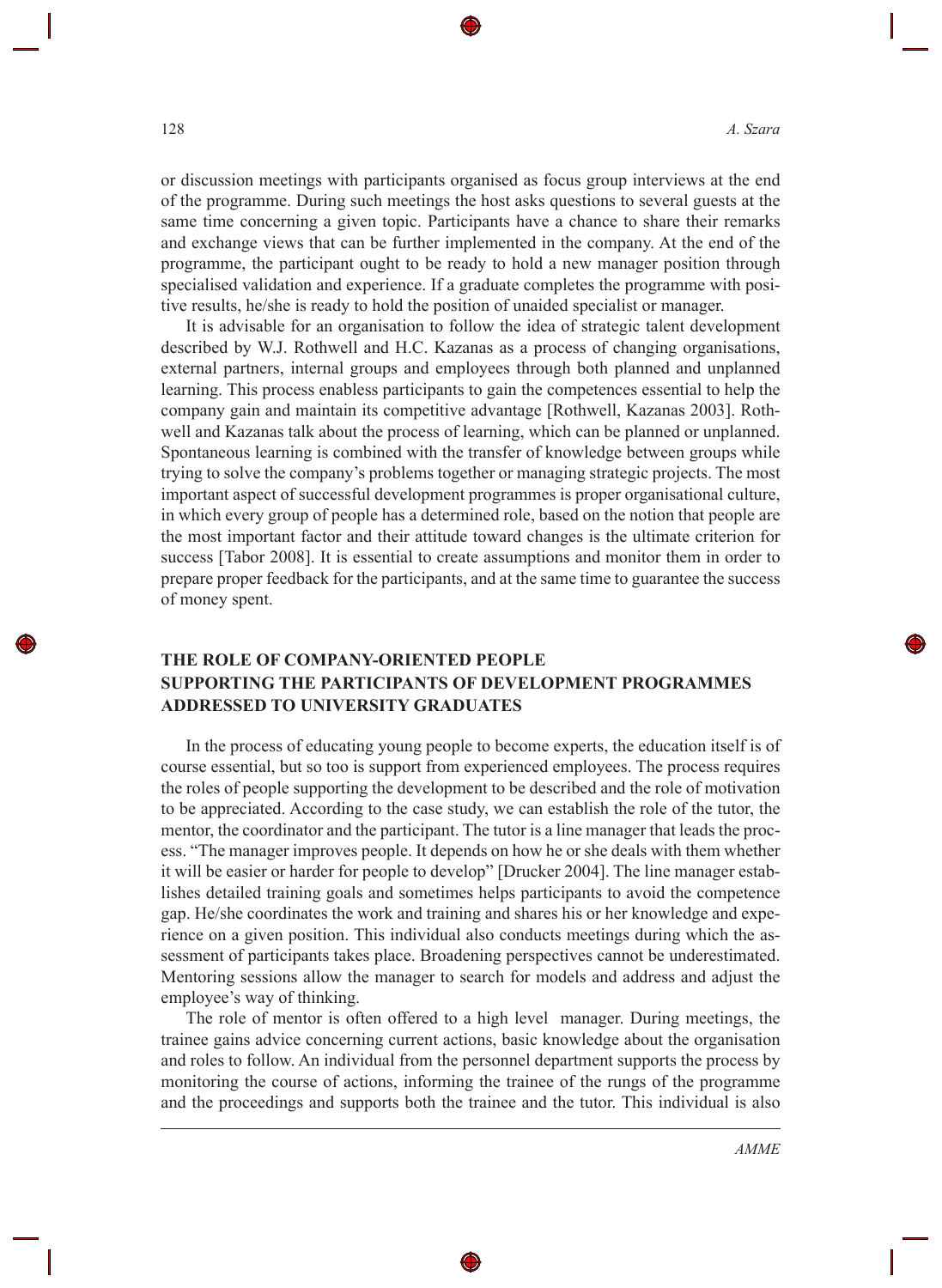responsible for checking the participants' progress and other people involved in the learning process and laying out the ways to achieve the abilities the company requires. He/she furthermore presents the company as an one that improves employee qualifications, as well as creating holistic training processes and advising graduates on how to best go about gaining knowledge [Tabor 2008].

The role of the trainees is the other essential aspect in this process. They take responsibility for realising the goals established and fulfilling the obligations for their position at every stage of development. Their level of engagement needs to be constantly measured and supported by people dealing with the development process. Learning depends on the attitude, way of thinking, and perception of situations people bring to the process. The model can be found in Mikuła's "tetragon of learning". Each side of the tetragon has one element: knowledge, the ability to use the knowledge, motivation and the company's internal environment. It should be emphasised that an effective talent management programme cannot exist without support from the management group. Creating a proper culture ought to be based on development support, knowledge sharing and the best models presented by management.

#### **SUMMARY**

To conclude, the analysis of the above development programmes, which is based on a goals grid, seems effective since it allows one to see how the realisation of a goal reflects other areas. The information gathered with this tool makes it possible to reflect on the following areas (Table 2):

- 1. Defining goals and tasks to be performed;
- 2. Defining resources that need to be stored;
- 3. Determining the things to be done and problems that may appear;
- 4. Determining threats that should be eliminated.

Undoubtedly, the career path offered by an organisation seems attractive for young people without any experience. A training framework allows them to gain experience in various business areas, and to take part in training sessions and meetings while at the same time receiving support from people involved in the process. Those who finish the programme successfully have demonstrated that they are prepared to move into the position of specialist or manager. The training plan enables employees to achieve the level of competence required for the work on a specialist or managerial position but is also a source of new managers who are compatible with the company's requirements and needs. Thus, development programmes are useful for university graduates just embarking on careers, for the organisation and the whole society where the organisation functions. They also provide great brand marketing for the company. When a programme is completed successfully, it gives new specialists and managers as a resource to the organisation and prepares graduates for future careers. The aspects mentioned above serve as a means of promoting learning among employees. As a result, the company is perceived as one where employees can improve their abilities, as an organisation which cares about learning and sharing knowledge.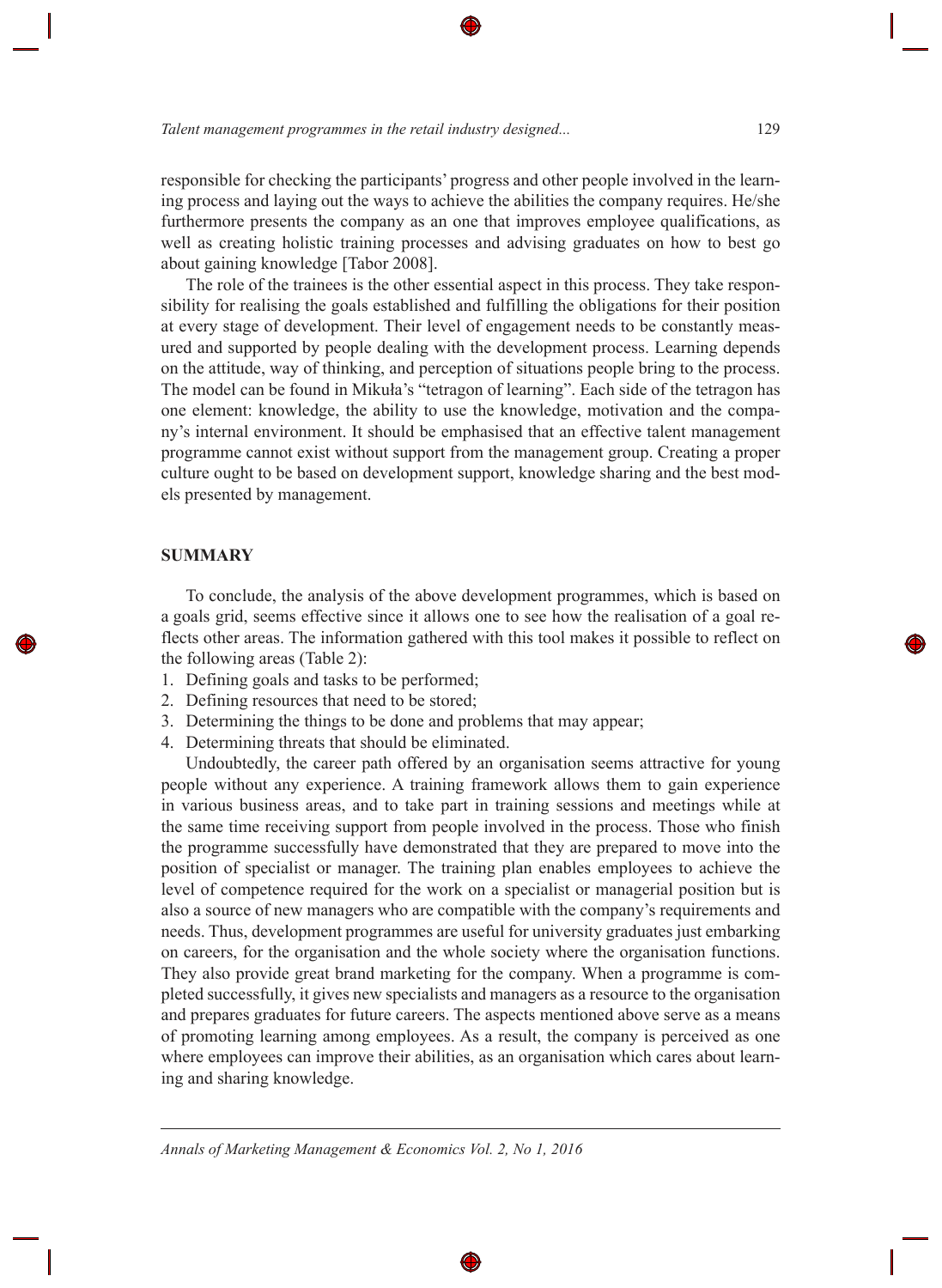130 *A. Szara*

#### TABLE 2. The goals grid

| Do you have it? | $\tilde{z}$     | 1. What you want and don't have<br>- active involvement of people supporting<br>the development<br>- a lot of candidates with high potential<br>- definite prospects for people who lack the<br>potential to hold manager positions<br>- more time to prepare for evaluation inte-<br>rviews and meetings                                                                                                                                                    |  | 3. What you don't have and don't want<br>- lack of trainee motivation<br>- lack of financial resources for organising deve-<br>lopment programmes<br>- lack of involvement from line managers<br>- lack of opportunity to promote people after the<br>development programme |  |  |
|-----------------|-----------------|--------------------------------------------------------------------------------------------------------------------------------------------------------------------------------------------------------------------------------------------------------------------------------------------------------------------------------------------------------------------------------------------------------------------------------------------------------------|--|-----------------------------------------------------------------------------------------------------------------------------------------------------------------------------------------------------------------------------------------------------------------------------|--|--|
|                 | Yes             | 2. What you have and want<br>- defining roles of people supporting deve-<br>lopment<br>- a defined programme framework<br>- preparation of tools supporting develop-<br>ment<br>- attractive career paths for people without<br>experience<br>- the given way of gaining and recruiting<br>candidates e.g. training, workshop and<br>meeting programmes<br>- CSR activities for realising development<br>programmes<br>- new managers perceived as resources |  | 4. What you have and don't want<br>- high cost of gaining candidates<br>- costly recruitment<br>- costly organisation of training, workshops and<br>meetings<br>- risk of people leaving the company<br>- lack of stable motivation of participants                         |  |  |
|                 |                 | Yes                                                                                                                                                                                                                                                                                                                                                                                                                                                          |  | No                                                                                                                                                                                                                                                                          |  |  |
|                 | Do you want it? |                                                                                                                                                                                                                                                                                                                                                                                                                                                              |  |                                                                                                                                                                                                                                                                             |  |  |

Source: the author's own work on the basis of Fred Nickols and Ray Ledgerwood 2005' goals grid model.

## **CONCLUSIONS**

It can be assumed that the proposed training programme is adjusted to the needs and expectations of university graduates who start their career. It is essential to obtain one's first specialist or manager role. It also builds business awareness and provokes thinking about social competences. It can be treated as a challenge for the young since it requires new social abilities to be developed. From the company's point of view, offering such programmes means not only preparing employees for promotion but is also seen by society as the creation of and work on the company's brand.

Perceiving a brand as unattractive creates barriers – for example, a lack of interest from the most talented graduates. To overcome the lack of interest, the organisation has to increase its activities while recruiting candidates, which leads to additional costs. Money now has to be spent on organising meetings at universities, participating in job and career fairs or other events e.g. conferences, and sharing the company's own development programmes free of charge for external entities. At least costly recruitment and conducting training programmes ought to minimise the chance of losing talented participants. All activities, such as proposing other positions appropriate to a candidate's abilities, need to be undertaken together with systematic assessment and feedback. It is crucial to present the business area and the new role for participants in detail and suggest the time they can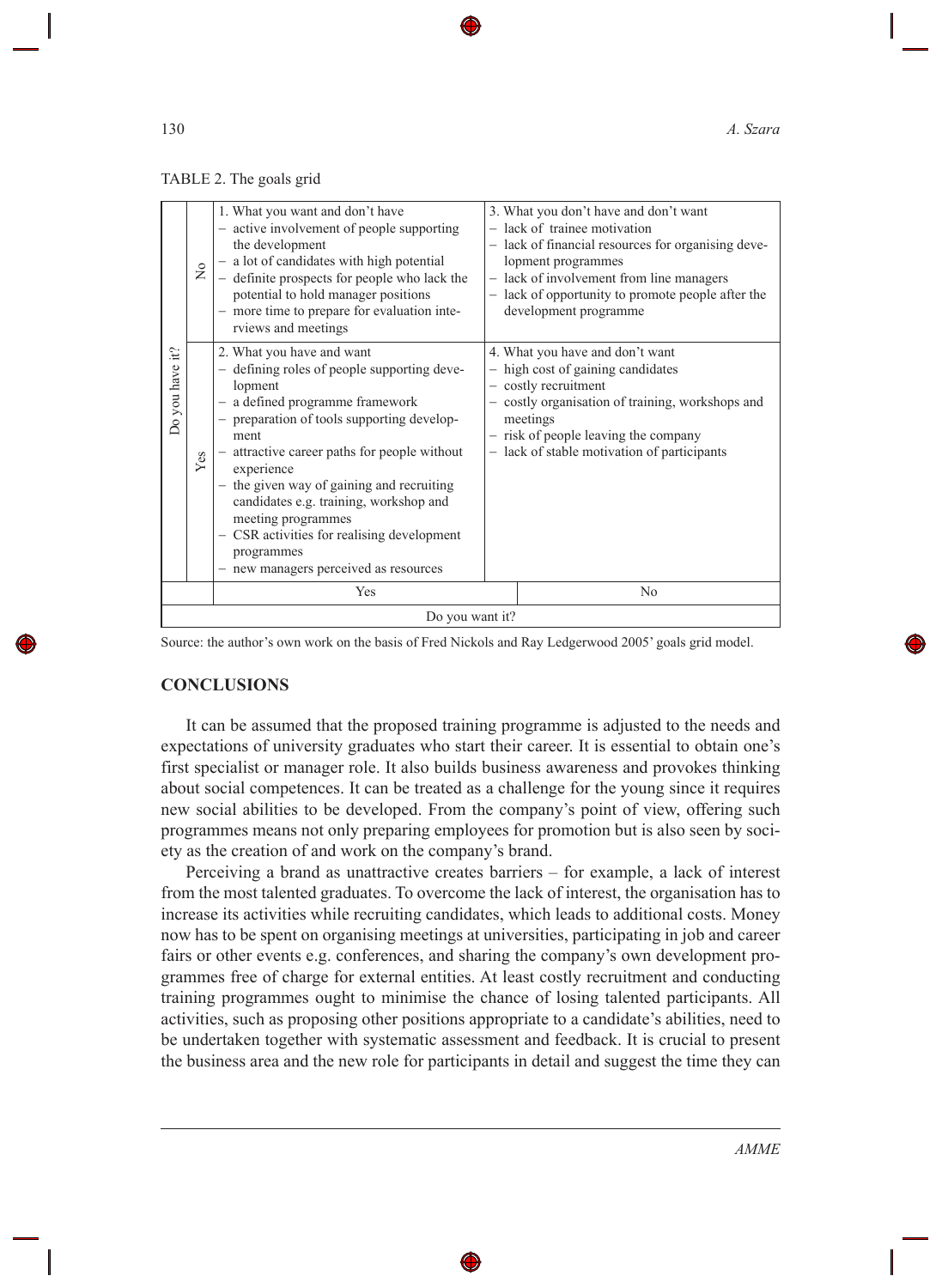start. To ensure employees are constantly motivated, it should be clear that both candidates and current employees can participate in development programmes.

Employee rivalry may be a serious threat that results in the newly employed having difficulties adapting. Co-workers can stop communicating or sabotage cooperation because of jealousy about better working conditions, among other things. Therefore, providing equal access to programmes is important because of the sense of equality the training and engagement brings. It is crucial to ensure that all current employees are highly motivated. Many often perceive participants in development programmes as "a special treatment group" which they cannot participate in, and therefore also have no access to attractive development packages and fast promotions. It is essential to treat all employees equally and establish new criteria for creating career paths together with various programmes.

But there is a danger that a participant can feel frustrated if he or she is not able to use the knowledge when there are no plans in the organisation, such as a database of positions matched with the required abilities. After going to great lengths to learn and take part in workshops, graduates should not have to face their new prospects with no plans and no idea of how to use the additional competencies. To avoid such situations, an organisation should prepare strategic plans for programme graduates with high potential. After all, such programmes cannot be used only to upgrade the company's status and present it as a modern organisation.

Yet another concern is the risk that a trainee would be lured away by a competitor. The cost of training and the knowledge about the company he/she has obtained needs to be borne in mind in these situations. To prevent such exits, organisations often decide to create a plan for leaving process management and another for creating opportunities to keep the best graduates in the company. At the same time, establishing an organisational culture that supports constant development should be a way to limit trainees from moving on. The management team should consider development as a key issue to implement the programme successfully and instil in course participants a high level of motivation during trainings. Involvement through devoting time and reflecting upon the employee's development as well as preparing feedback are the key elements of the work of managers responsible for development.

However, the situation may become complicated if the training covers various areas and positions, possibly necessitating a change in trainers during the process. Some managers may perceive the trainings as having little practical value in guiding new team members. Such managers may see the process as obstructive because of a new, "special" member in the team who requires additional attention and involvement. That is why the engagement should be constantly monitored and the management's awareness needs to be expanded. Development programmes are attractive both for organisations and graduates. But the point is that their structure and implementation should be analysed and improved to build the required management team and create effective action. Introducing development programmes establishes strong learning processes in the company, which increases the organisation's status. Most importantly, it enables the organisation to create a mentality and culture of learning.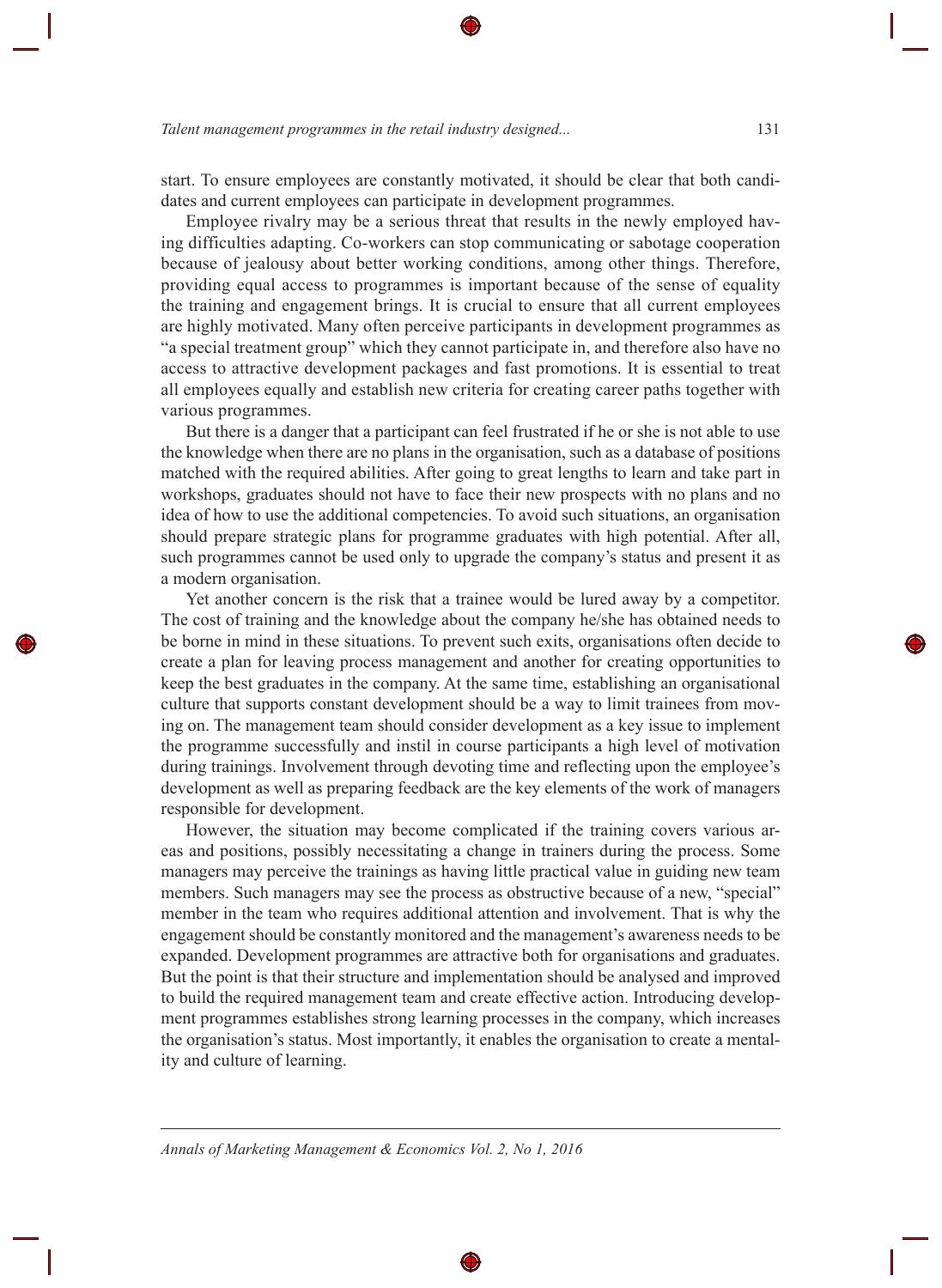#### **REFERENCES**

- BALLANTYNE I., POVAH N., 2000. OĞrodki oceny i rozwoju (Assessment and development centres), Wydawnictwo ADS, Warszawa (in Polish).
- BORKOWSKA S., 2005. Kilka refleksji tytułem wstępu (Some reflection by way of introduction) [in:] S. Borkowska (ed.), Zarządzanie talentami (Talent management), Wydawnictwo IPiSS, Warszawa (in Polish).
- BARON A., AMSTRONG M., 2008. Zarządzanie kapitałem ludzkim. Uzyskiwanie wartości dodanej dzięki ludziom (Managing Human Capital – Gaining added value thanks to people), Wydawnictwo Oficyna Wolters Kluwer, Kraków (in Polish).
- DRUCKER P.F., 2004. Menedżer Skuteczny (The Effective Manager), Wydawnictwo MT Biznes, Warszawa (in Polish).
- GROYSBERG B., NANDA A., NOHRIA N., 2008. Duže ryzyko zatrudniania gwiazd (The high risk of hiring talented people), Harvard Business Review Polska, 1 (59) (in Polish).
- KACZMARSKA A., SIENKIEWICZ Ł., 2005. Identyfikacja i pomiar talentu w organizacjach (Identifying and measuring talent in organisations) (in:) S. Borkowska (ed.), Zarządzanie talentami (Talent management), Wydawnictwo IPiSS, Warszawa (in Polish).
- KACPRZAK M., KRÓL A., 2014. Strategiczne kompetencje kadry menedżerskiej a rynek pracy (Strategic competences of management team and labour market), Zarządzanie. Teoria i Praktyka 10 (2), 41–46 (in Polish).
- KACPRZAK M., KRÓL A., GRALAK K., 2012. Talent Management as an element of an advisory process (in:) Management – Leadership – Strategy – Competitiveness, Szent István University, Gödöllő, Hungary.
- LISTWAN T., 2005. Zarządzanie talentami wyzwanie współczesnych organizacji (Talent Management – the challenge of modern organisations) (in:) S. Borkowska (ed.), Zarządzanie talentami (Talent management), Wydawnictwo IPiSS, Warszawa (in Polish).
- MATTHEWS J.J., MEGGINSON D., SURTEES M., 2008. Rozwój zasobów ludzkich (Development of human resources), Wydawnictwo Helion, Gliwice (in Polish).
- MIKUŁA B., MORAWSKI M., 2008. Talenty jako podmioty zarządzania (Talent as the subject of management), Przegląd Organizacji, 10, 15–17 (in Polish).
- MORAWSKI M., MIKUŁA B., 2009. Zarządzanie talentami. Podstawowe procesy i wytyczne tworzenia systemu (Talent management. Main processes and directions of the system creation), Zarządzanie Zasobami Ludzkim 3–4, 47–59 (in Polish).
- ROTHWELL H., C KAZANA S., 2003. The Strategic Development of Talent, HRD Press, Amherst.
- TABOR J., 2008. Rozwój organizacji uczącej się a zarządzanie talentami (Development of a learning organisation and talent management), e-mentor 2 (24), 52–58 (in Polish).

**Summary.** The article systematises issues concerning managerial skills development programmes dedicated to university graduates. Conclusions and recommendations have been collected to define key competencies and roles of people supporting participants as well as to establish a training scheme which allows graduates to move into their first managerial position. Recommendations are based on commentary from a case study done on a trade company analysed to define a development and conditioning programme for potential future managers. An important result was that such programmes reach out to young people preparing to hold a specialist or managerial position while also helping